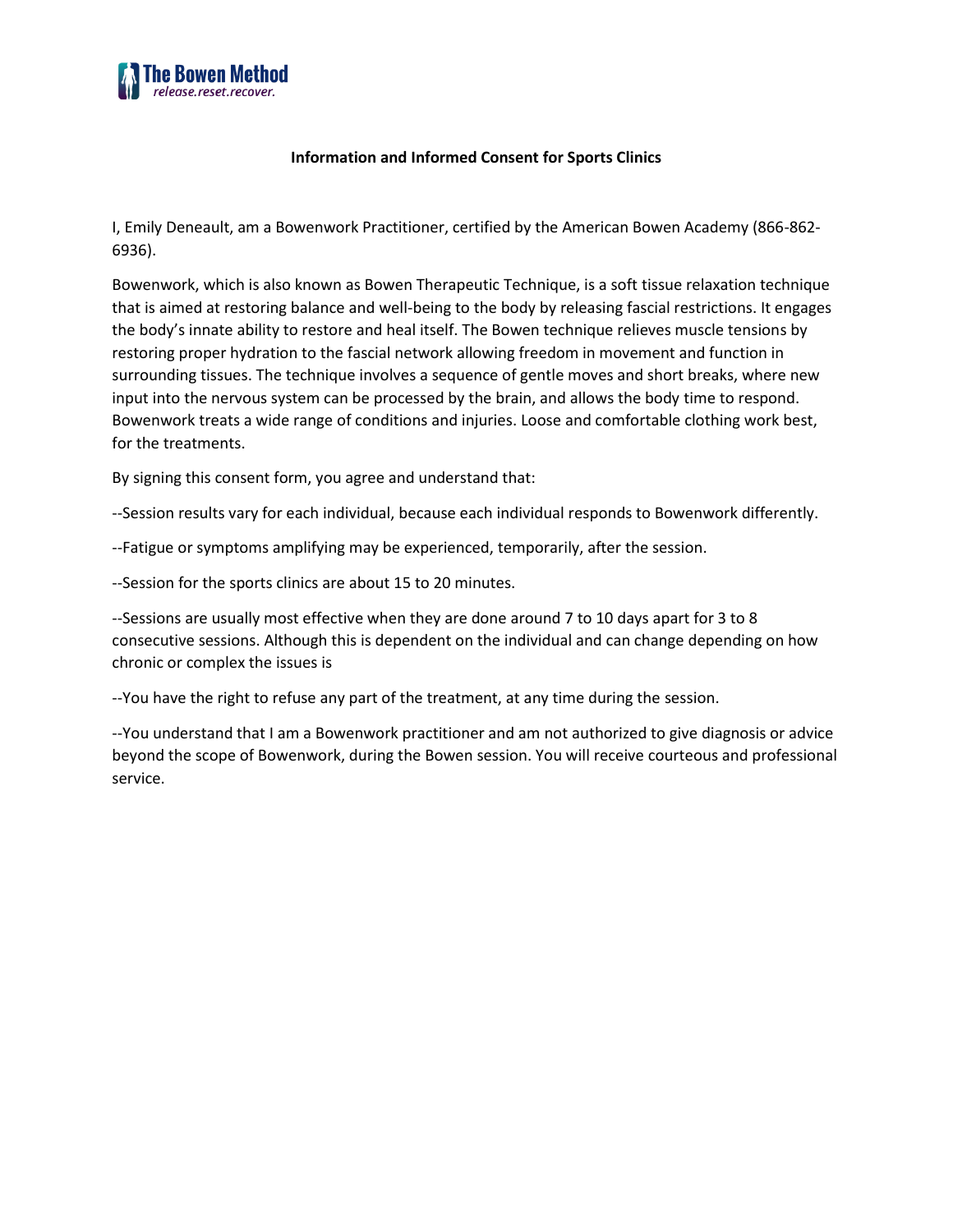

**I hereby give my informed consent to Bowenwork treatment, from Emily Deneault. I understand this consent is voluntary and may be revoked at any time. I have read and I understand the information provided above, including the potential risks and side effects of the sessions.**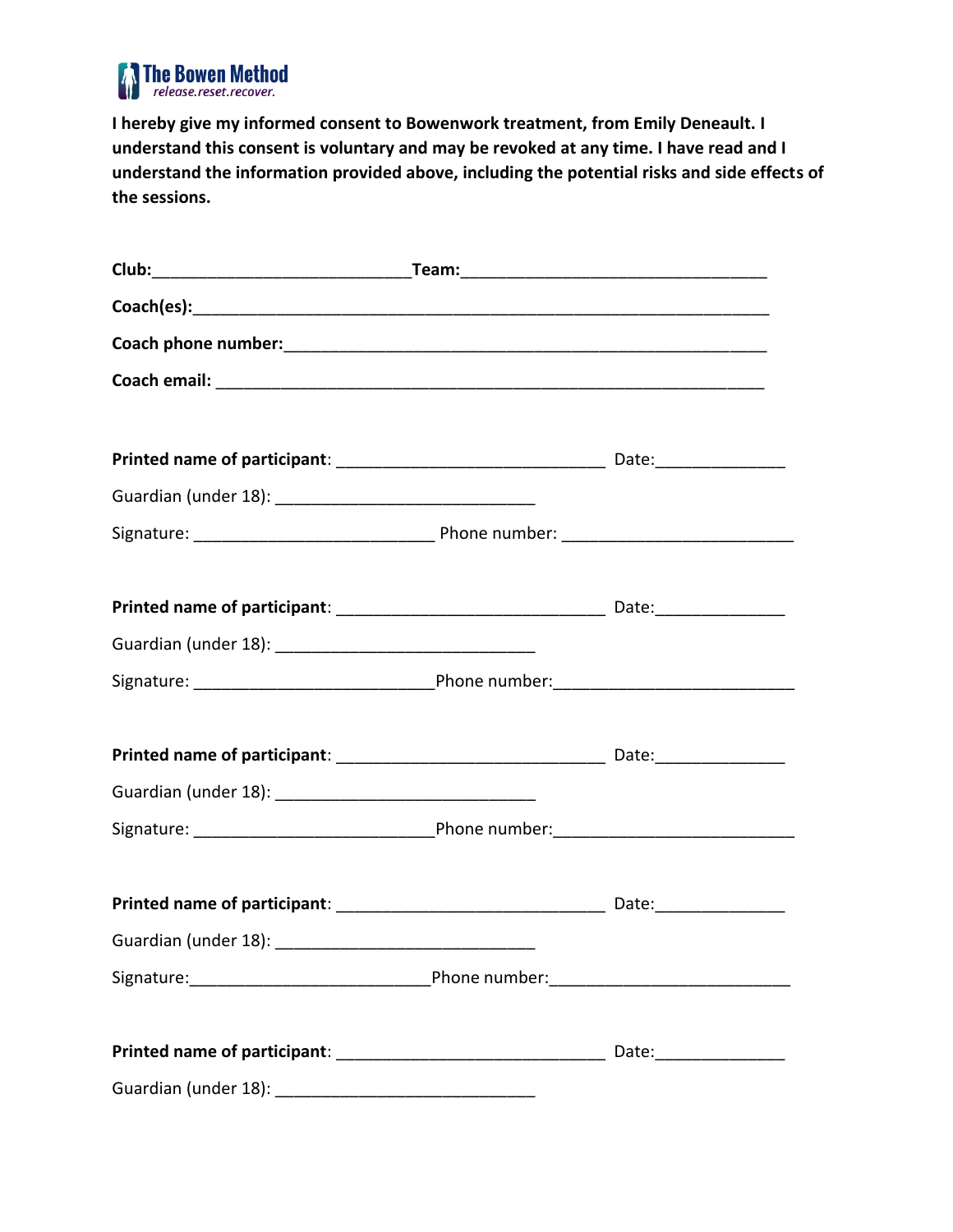